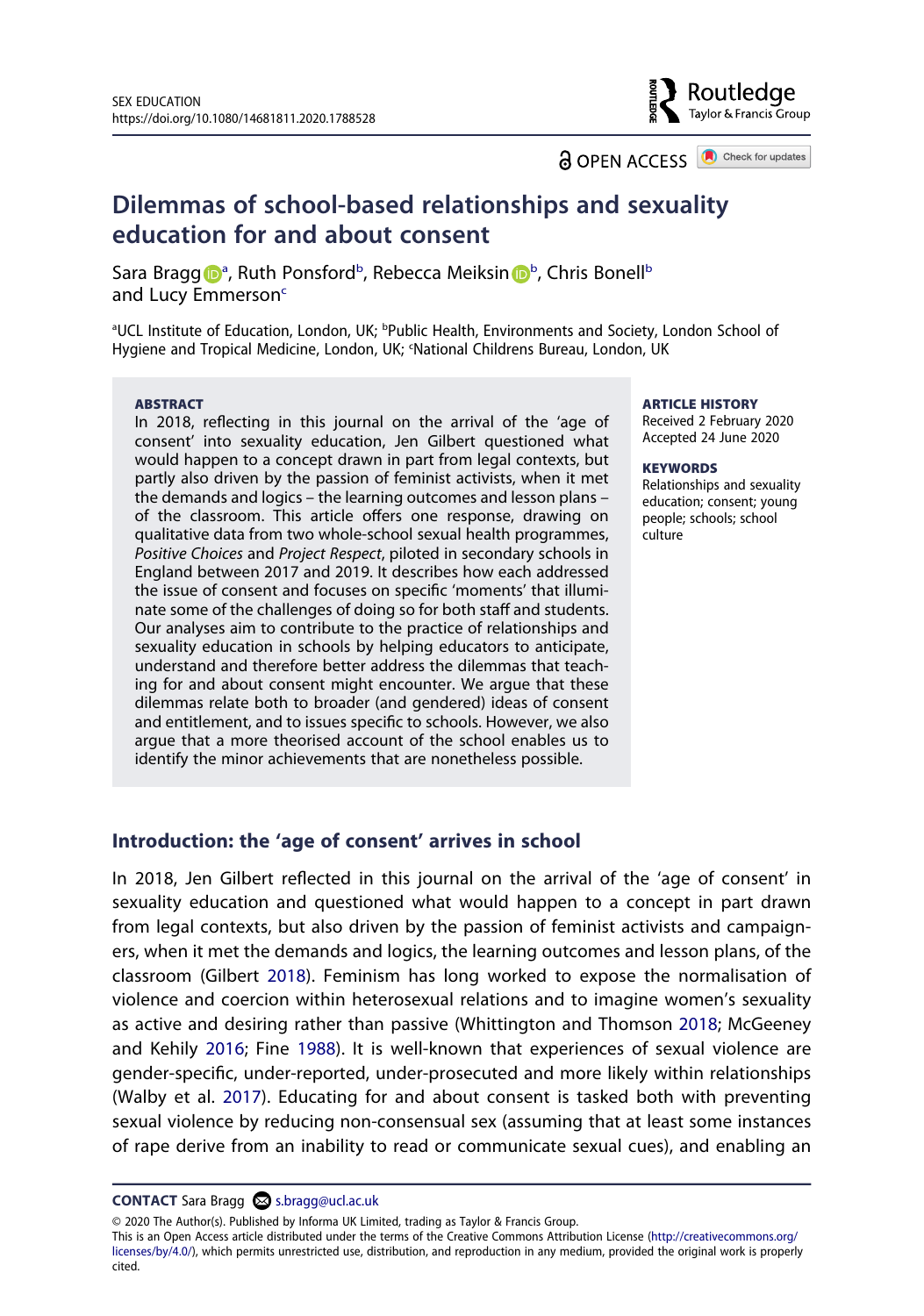'enthusiastic yes' to sex (Coy et al. [2016](#page-13-2)) to be sought and heard, particularly from girls by boys.

<span id="page-1-5"></span>Reflecting these demands and following consultation with educators and campaigners, the government recently mandated relationships and sex education (RSE) and health education as statutory for all secondary schools in England from September 2020. Its 2019 guidance refers a dozen times to the concept (including the legal age) of consent (DfE [2019\)](#page-13-3). Previous guidance issued under the UK Labour government in 2000 focused little on relationships and omitted sexual consent entirely. Similarly, while much research literature on the importance and effectiveness of RSE still tends to focus on prevention of sexual health outcomes deemed negative, such as unintended teenage pregnancy, 'early' sexual debut and sexually transmitted infections, there is increasing attention to constructs such as 'sexual competence' (encompassing contraceptive use, individual perceptions of consensuality and autonomy) (Palmer et al. [2017\)](#page-14-3), as well as dating and relationships violence, healthy relationships, and sexual communication skills.

<span id="page-1-9"></span><span id="page-1-8"></span><span id="page-1-4"></span><span id="page-1-3"></span><span id="page-1-2"></span>A body of research, however, has problematised the concept of consent and its meaning for young people. Beres argues that formal consent was seen by the young people she interviewed as a 'bare minimum', which did not connect to their more nuanced thinking about sexual communication and ethics [\(2014\)](#page-13-4). Further, she argues that in casual sex both genders had similar levels of 'literacy' around sexual meanings, challenging the 'miscommunication' theory of sexual assault ([2010](#page-13-5)). Research with young people in Australia (Powell [2010](#page-14-4)) suggests increasing acknowledgement of women's sexual agency and mutuality that is nonetheless uneven and still attached to traditional gendered roles and expectations (for instance, of male initiative-taking). Coy et al raise concerns that young people too readily identify certain situations as legitimating coercion and that the concept of consent does not resonate for them (Coy et al. [2016\)](#page-13-2). Albury and Crawford assert that young people are themselves developing an emergent ethics about consent in relation to sexting that is hindered by potentially criminalising legal definitions (Albury and Crawford [2012\)](#page-13-6). Fischel ([2016](#page-13-7)) observes that contemporary sexual liberalism and pluralism have in many Western contexts made sexual orientation (towards different or same-sex partner, even of single or multiple partners) less morally significant than the issue of sexual autonomy, that is to say, whether those choices can be said to be 'freely' made. He argues that this helps explain new ethical complexities relating to consent and youth, whose autonomy in relation to sexuality is already contested. Fields's research similarly notes the challenges of sexuality education (or, we might add, an 'enthusiastic yes' to sex more generally) in a context where youth sexuality *per se* is often imagined as 'a problem to solve, delay or mute' (Fields [2008](#page-13-8), 169). Indeed, a dominant theme in many school RSE interventions is its role in postponing sex altogether (Kirby [2007](#page-14-5)). We might therefore question how far RSE can prevent non-consensual sex without addressing the wider patriarchy (Anderson [2009](#page-13-9)).

<span id="page-1-7"></span><span id="page-1-6"></span><span id="page-1-1"></span><span id="page-1-0"></span>If sexual consent is indeed shaping the contemporary landscape of sexuality education, now may be a timely point at which to reflect on the possibilities and limitations of teaching consent in schools. Here, we offer reflections from the 'frontline' of current educational practice by drawing on data from *Positive Choices* and *Project Respect*, two multi-component and whole-school pilot interventions in England funded by the UK's National Institute for Health Research (NIHR). This analysis aims to explore the place of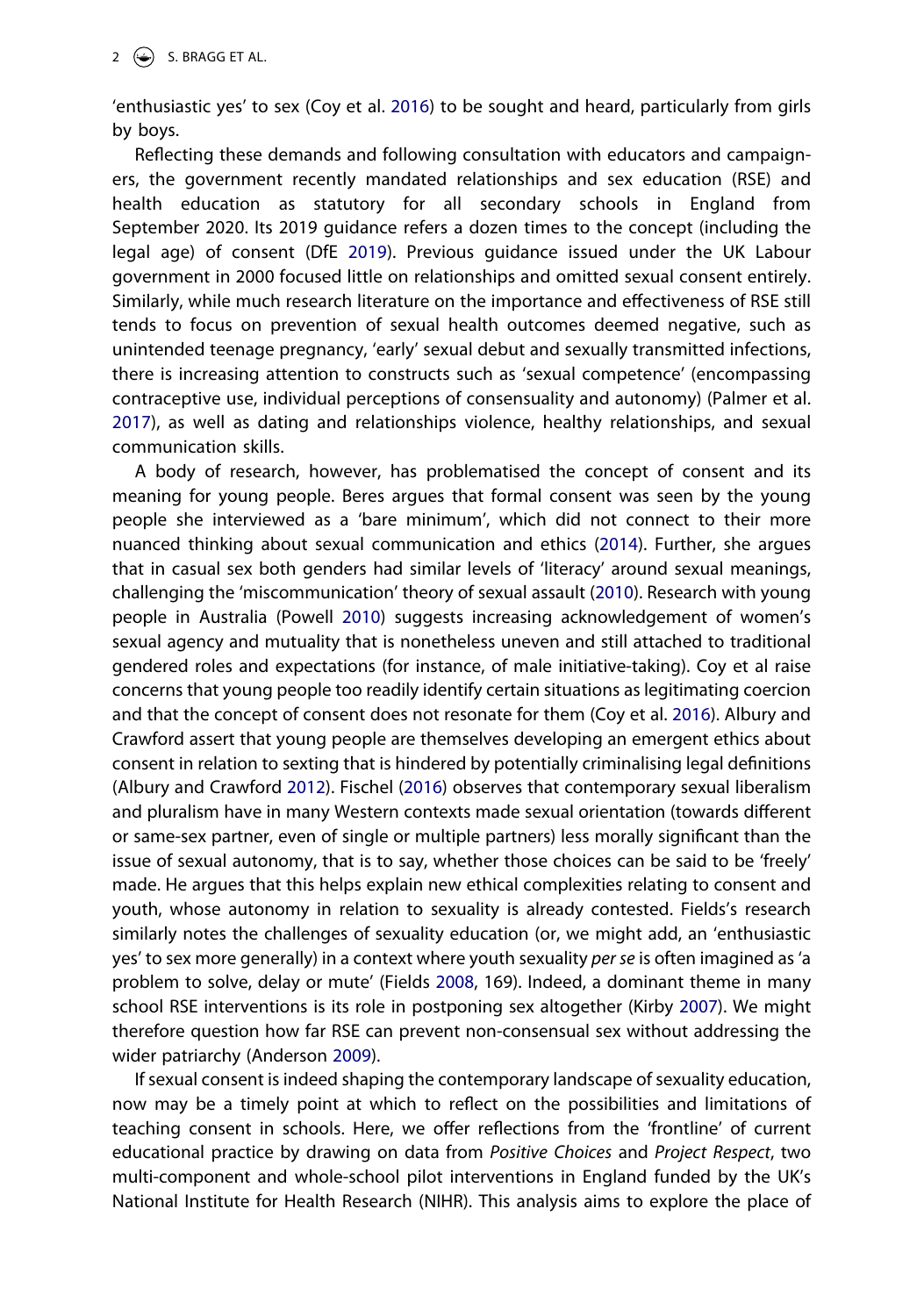consent in the intervention materials, how consent featured in classroom teaching and discussion, and student and staff responses to this.

### **Methods: the broader context of** *Project Respect* **and** *Positive Choices*

<span id="page-2-0"></span>*Project Respect* aimed to reduce dating and relationships violence and was developed with two and piloted in four schools between 2017–19, in partnership with the National Society for the Prevention of Cruelty to Children (NSPCC), a child protection charity. *Positive Choices* was an RSE intervention aiming to reduce unintended pregnancies. It was developed with one and piloted in four schools during 2017–19, in partnership with the Sex Education Forum, an advocate for and provider of RSE. Both interventions included curricula alongside whole-school elements. *Project Respect* involved: staff training; six lessons for year 9 students (aged 13–14) and two for year 10 students (aged 14–15); school policy review; 'hotspot mapping' by students and staff of safe and unsafe spaces in the school which could then be patrolled by staff; an app so that students could seek support from trusted individuals should they feel at risk of dating and relationships violence; and parent information (Meiksin et al. [2019](#page-14-6)). *Positive Choices*  included: developing a report of student needs (focused on sexual knowledge and what they wanted to learn in RSE) based on a survey of students in year 8 (aged 12–13); the provision of staff training; the creation of a School Health Promotion Council (SHPC) for staff and students to plan and oversee the intervention, including some lesson selection; ten 60-minute RSE lessons for Year 9, which included eight 'essential' and two 'add-on' lessons chosen from five; a student-led 'social marketing' campaign on aspects of RSE; a review of locally available sexual health services to improve provision and/or access; and the provision of parent information (Ponsford et al. [2018\)](#page-14-7). Based on research that showed promising outcomes for similar approaches (e.g. Taylor, Mumford, and Stein [2015;](#page-14-8) Philliber et al. [2002\)](#page-14-9), these elements were intended to work synergistically to promote sexual health by improving knowledge, skills, sexual competence, confidence and ability to communicate about sex and with parents as well creating a school environment supportive of sexual health.

<span id="page-2-3"></span><span id="page-2-2"></span><span id="page-2-1"></span>The *Project Respect* and *Positive Choice*s pilot studies focused on assessing the feasibility and acceptability of delivering whole-school interventions to ascertain the potential for a trial of effectiveness in English secondary schools. Both involved systematic optimisation of the intervention using participative methods, and a pilot cluster RCT across six schools (four intervention, two control) with integral process evaluation. In the pilot RCT phase, schools were recruited by email, purposively sampled to be diverse according to various measures of local deprivation and school-level educational attainment. Following completion of a baseline survey, schools were randomly allocated to control and intervention groups. Control group schools delivered relationships and sex education without any modification from the research team.

The data discussed in this paper are drawn from the qualitative elements of the process evaluations, which involved researcher observations and provider, student and staff interviews. Researchers were present at staff training sessions (of which the Sex Education Forum provided one for each component of the *Positive Choices* programme and the National Society for the Prevention of Cruelty to Children one overall for *Project Respect*), at least one meeting per school of Positive Choices' SHPC and student-led social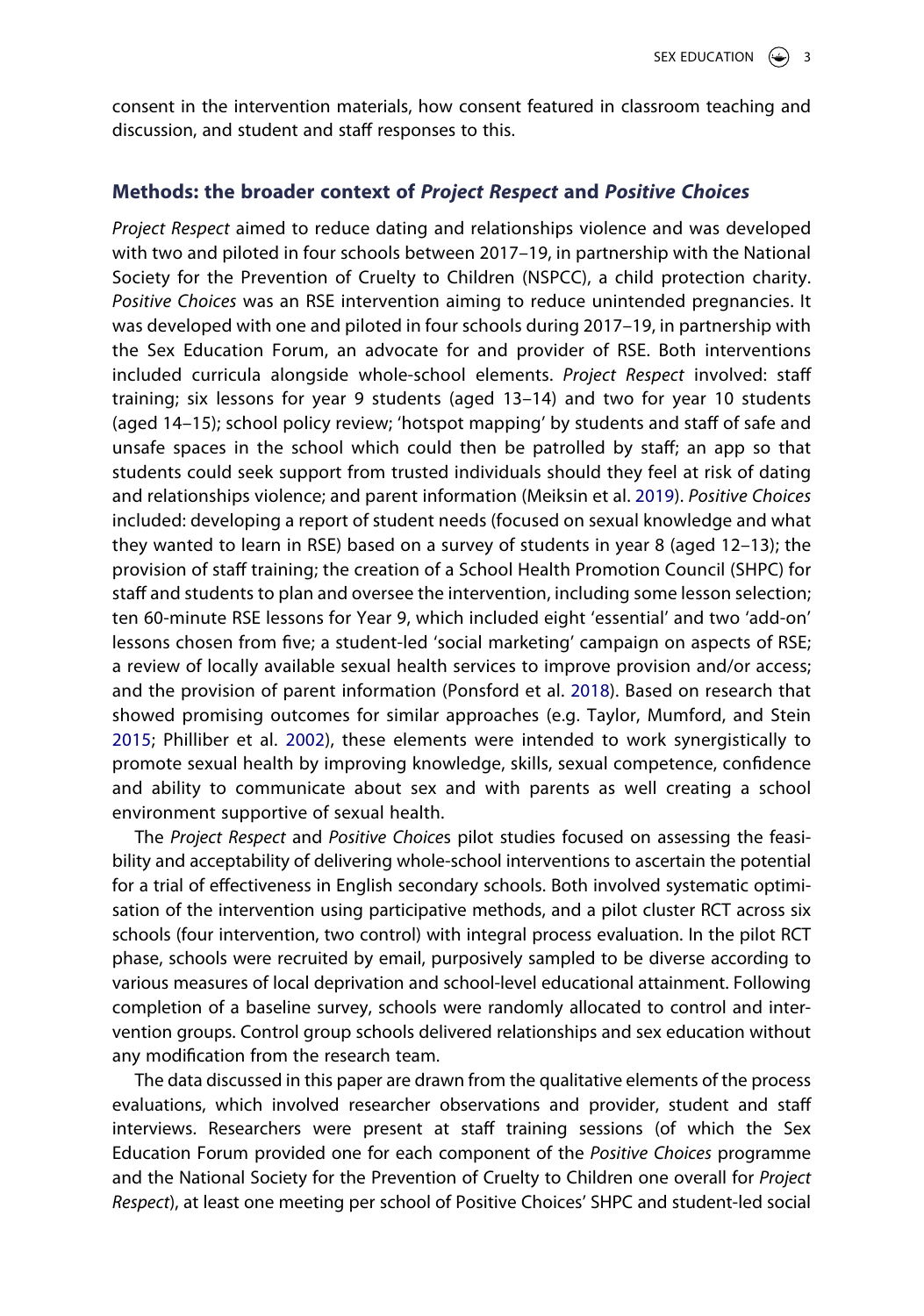marketing activities, and a minimum of one lesson per school for each intervention. Structured field notes were collected from observations focussing on what topics and activities were covered and how the lesson was delivered. After intervention delivery, interviews were conducted with two NSPCC and three SEF staff and school staff and students. School interviews took place in private on school premises with a minimum of 6–8 students and 4 staff in each intervention school and 4 students and 2 staff in each control school. Interviews were semi-structured, with guides covering topics such as school culture, experiences of delivering and receiving the various programme components and staff and student satisfaction and engagement with these.

In *Project Respect*, at the pilot stage, we interviewed 21 staff and 40 students in six groups and observed three lessons. In *Positive Choices*, across optimisation and pilot phases, we conducted interviews with 28 staff and eight student groups totalling 64 students, and observed 15 lessons. Sampling was purposive with regards to staff seniority and role, and student age and gender. Ethical approval for this work was gained from the London School of Hygiene and Tropical Medicine Ethics Committee. For each activity, informed written optin consent was sought from all research participants, including students. Parents were informed about the study and could exclude their children if they wished. Interviews were transcribed in full and were subject to thematic content analysis using in-vivo and axial coding. Teaching and learning about consent proved to be a salient theme on which this paper reports our findings and reflections. We describe how each curriculum addressed consent and identify 'moments' in our data that illuminate some of the challenges of doing so for both staff and students. Our analysis aims to contribute to improving the practice of RSE in schools; it is indebted to significant recent theorising of sexuality education (Allen and Rasmussen [2017;](#page-13-10) Quinlivan [2018](#page-14-10)). The study was approved by the London School of Hygiene and Tropical Medicine on 21 March 2017 (Ref 11927).

# <span id="page-3-0"></span>**Results**

# *Teaching 'consent' within a whole-school approach: curriculum materials*

Across the thirteen lessons provided by the Sex Education Forum for *Positive Choices*, only a minority addressed traditional RSE topics of the body, conception, contraception, STIs and pregnancy options. The majority focused on relationship skills, personal and critical reflection (for instance on readiness for intimacy, and on issues such as pornography and sexual response and pleasure). In this, they represent current moves towards comprehensive curricula for sexual competence or skills, embracing pleasure and mutuality as part of sexuality education.

Consent formed one specific lesson topic. Its learning outcomes were:

- be aware of some of the ways that people communicate consent and non-consent;
- understand what sexual consent means, and why it is so important;
- know that sexual consent requires choice, freedom, and capacity;
- understand the legal age of consent and that most young people do not have sex until after they have passed the age of consent.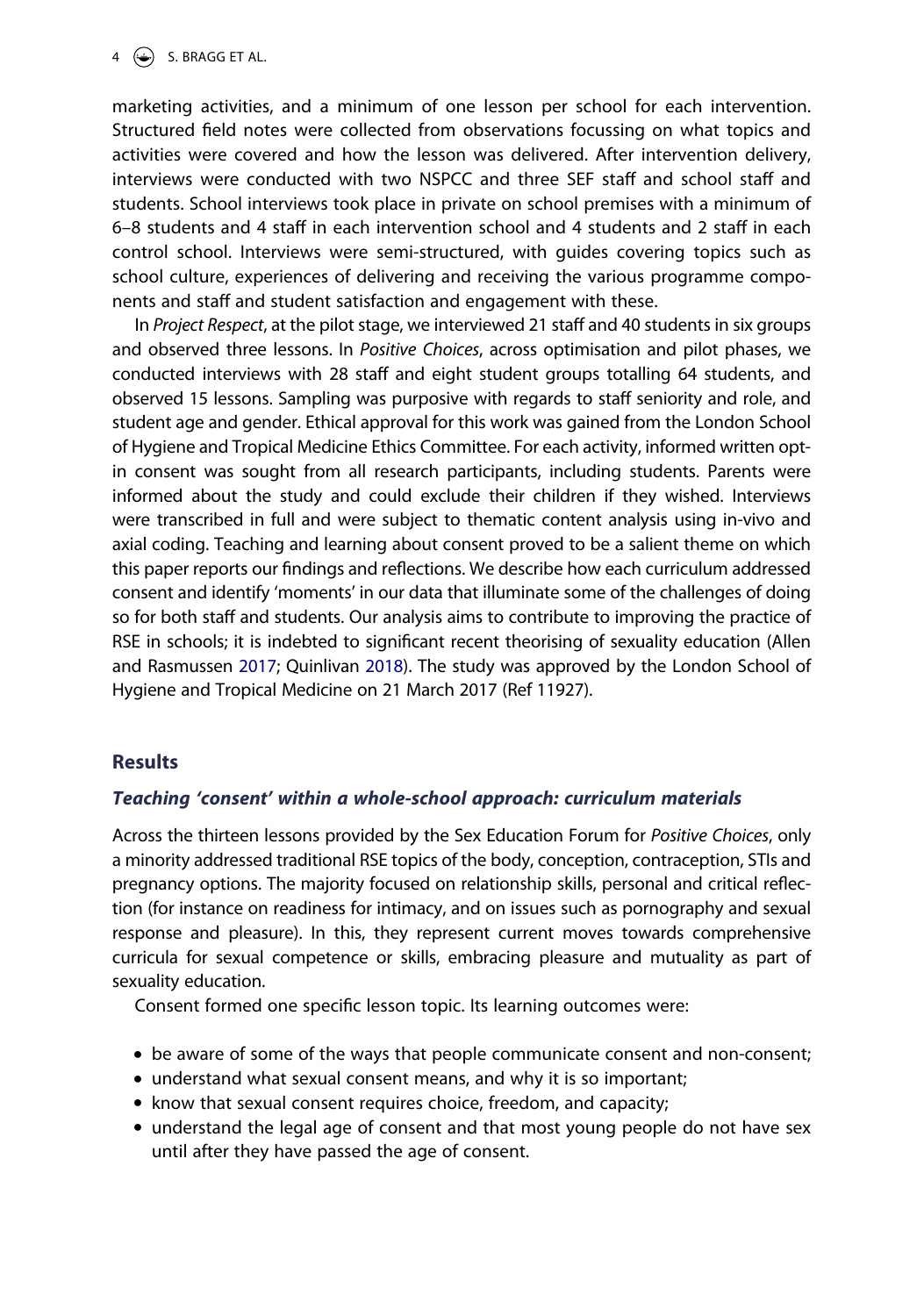The key messages were:

- responsibility lies with the person seeking, not the person giving consent;
- it is not always easy to communicate how we feel and what we want these are skills to practice and develop;
- there is a legal definition of sexual consent and the law is designed to protect young people from harm;
- all young people have the right to access confidential services even if they have sex under the age of consent.

The lesson therefore aimed to go beyond a 'no means no' message and beyond binary notions of consent as a simple 'yes/no'. It acknowledged that consent needs to be articulated rather than assumed and encouraged students to reflect on what this might look and feel like, providing the legal definition but also emphasising affirmative consent (that responsibility rests with the seeker). It emphasised rights for young people (to protection but also to access services). The resources and activities suggested for conveying this learning, described in more detail below, included: asking students to 'explain consent to an alien' prior to being given the legal definition; a 'consent line' exercise; a two-minute video comparing sexual consent to borrowing someone's mobile phone; a quiz about the age of consent and access to sexual health services under 16; and lists of local and national health service advice and counselling services. These were provided on Powerpoint slides.

Pedagogically, the materials attempted to build in different ways of learning (individual, pair and group discussions; participatory, interactive and information-giving approaches). They also recognised the contribution of out-of-school sources for pedagogy, advice and support: the 'consent line' activity came from the Personal, Social, Health and Economic Education Association, a UK charity supporting schools and teachers delivering the subject; the video from Rise Above ([https://riseabove.org.uk/article/the](https://riseabove.org.uk/article/the-basics-of-sexual-consent/)[basics-of-sexual-consent/\)](https://riseabove.org.uk/article/the-basics-of-sexual-consent/); and additional links were provided to Justin Hancock's Bishuk ([https://www.bishuk.com/sex/how-to-sex-talk/\)](https://www.bishuk.com/sex/how-to-sex-talk/). Consent was imagined as involving physically embodied interactions; questions of online or mediated interaction did not figure at this point, although they did in the guidance notes where exchanging explicit images under the age of 18 was noted as illegal. Finally, the question of consent emerged at other points in the materials, for instance in lessons on 'Readiness for intimacy' where students were encouraged to reflect on the role of alcohol in decision-making about sex, and on 'Pornography' via a comedy drama *Screwball!* (Tyler [2017\)](#page-14-11)

<span id="page-4-0"></span>The *Project Respect* materials developed by the NSPCC covered consent alongside 'boundaries' and 'spaces' in one lesson in year 9 (ages 13–14). The 'booster' lesson in year 10 (ages 14–15) also addressed 'communication and consent'. The year 9 lessons were described as teaching about 'the meaning and importance of consent', and as enabling students to 'explain the meaning of consent in different contexts'. In year 10, the learning outcomes were:

- describe why effective communication skills are necessary for a relationship to be healthy;
- explain the meaning of consent in different contexts;
- explain that everyone has the right to change their mind, or not to give, or withdraw their consent.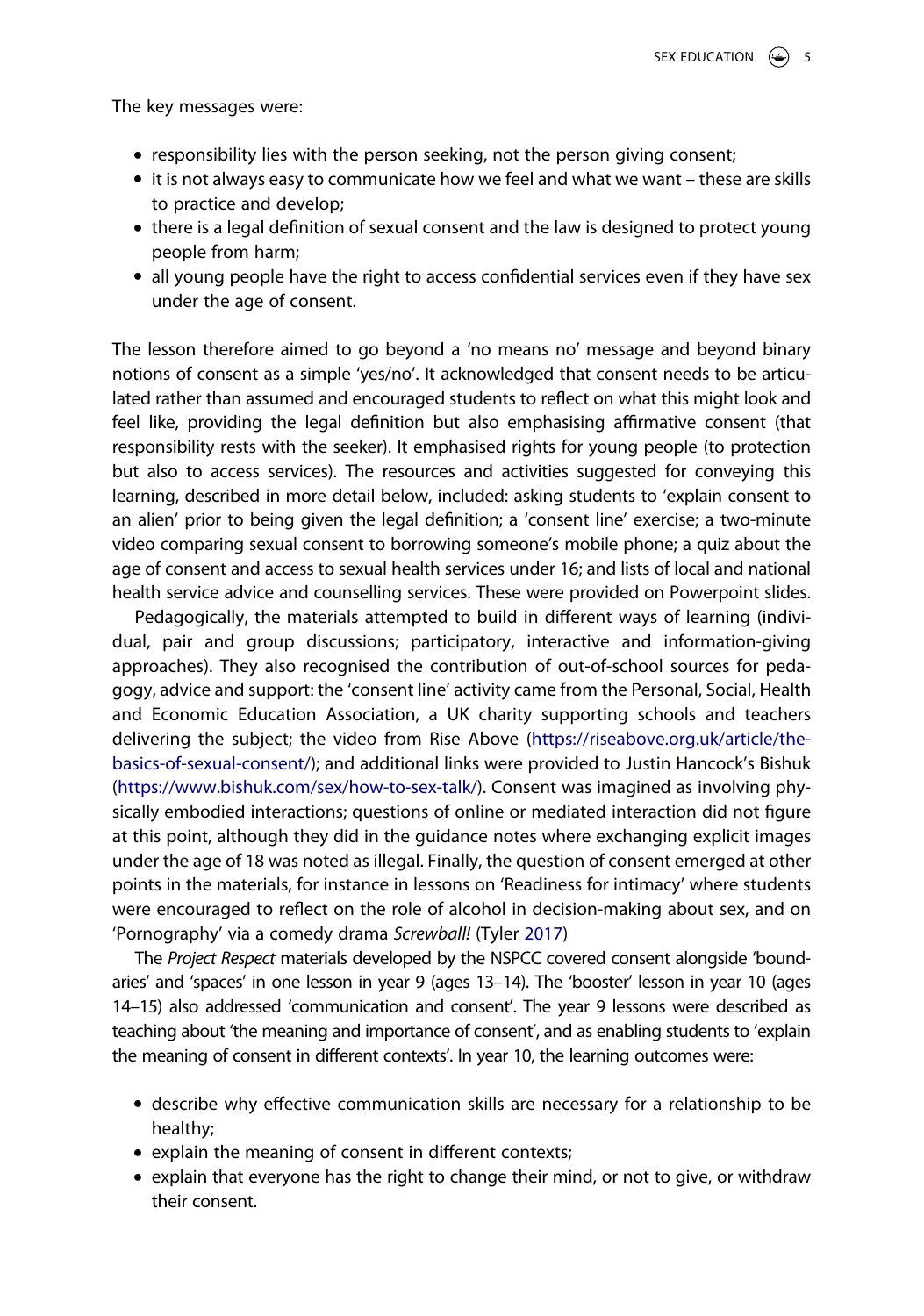$6 \quad \circled{4}$  S. BRAGG ET AL.

The teaching centred around a video 'Listen to your selfie' produced by Childline/NSPCC ([https://www.childline.org.uk/info-advice/friends-relationships-sex/sex-relationships](https://www.childline.org.uk/info-advice/friends-relationships-sex/sex-relationships/healthy-unhealthy-relationships/listentoyourselfie-lara-and-paul-stories/) [/healthy-unhealthy-relationships/listentoyourselfie-lara-and-paul-stories/\)](https://www.childline.org.uk/info-advice/friends-relationships-sex/sex-relationships/healthy-unhealthy-relationships/listentoyourselfie-lara-and-paul-stories/). The video was to be shown in both years, with different activities and discussion questions.

We do not intend to suggest that these outlines offer ideal templates for teaching consent. Indeed it could be said that they offer insight into the constraints of RSE provision in many English secondary schools. The materials were supported by training and were not meant to supplant all other RSE provision; teachers could adapt them to suit their context, audience and professional vision. Nonetheless they were also 'manualised', created as 'plug and play' resources that could be used with minimal preparation. Rather than representing what the research team or partners saw as best practice, this design responded to feedback from stakeholders that materials should fit with the reality that RSE (at that point, a nonstatutory subject) was often afforded little priority, time for preparation was limited and non-specialist and often less-experienced teachers would deliver it.

#### *Findings 1: Legal discourse in the classroom and the challenge of relevance*

As noted, the *Positive Choices* lessons included the legal definition of consent as involving 'freedom, choice, capacity', what those terms meant, and that sex below the age of consent is illegal. Asking students to explain consent to an alien (or simply to define it, as some teachers adapted the instructions) tended to give voice to students most comfortable with a formal or elaborated code. During one lesson, a student confidently defined consent as 'written or verbal agreement for someone to carry out an action', while others more tentatively offered 'saying yes or no'. Subsequent discussions suggested students were in principle comfortable with liberal notions of freedom and choice: 'it's your body' as one commented.

Notions of capacity to consent, however, appeared more elusive. In a *Positive Choices*  lesson on 'Readiness for Intimacy', a class debated the statement that 'if you are deciding to have sex, it is a good idea to drink alcohol'. One male student commented that 'if the woman is drunk you might think she wants sex and then you could be sent to prison for a crime you didn't commit'. This emphasis on legal consequences of the capacity clause for (implicitly 'naïve' and 'innocent') men has been echoed in online debate and in highprofile media cases (Royal [2019](#page-14-12)). Neither the teacher nor other students challenged him, suggesting the learning outcomes for the consent lesson had not been fully absorbed.

<span id="page-5-0"></span>Moreover, a focus on the procedural appeared bewildering for some students and difficult for staff to explain:

So, one boy said to me ... 'I don't understand, do we have to stop what we're doing and do we have to say, "Do you give consent?" Do we have to use that word?'. And I'm thinking. 'You don't have to use that word but there has to be some verbal communication'. And he said ... 'I don't really get it, like I don't get how you . . . '. And so he was really confused. And I answered it as best I could using the information from Project Respect and also my knowledge. But I felt like he was challenging. But at no point in the training had [that been addressed]. You know, some role play of that would have been really good.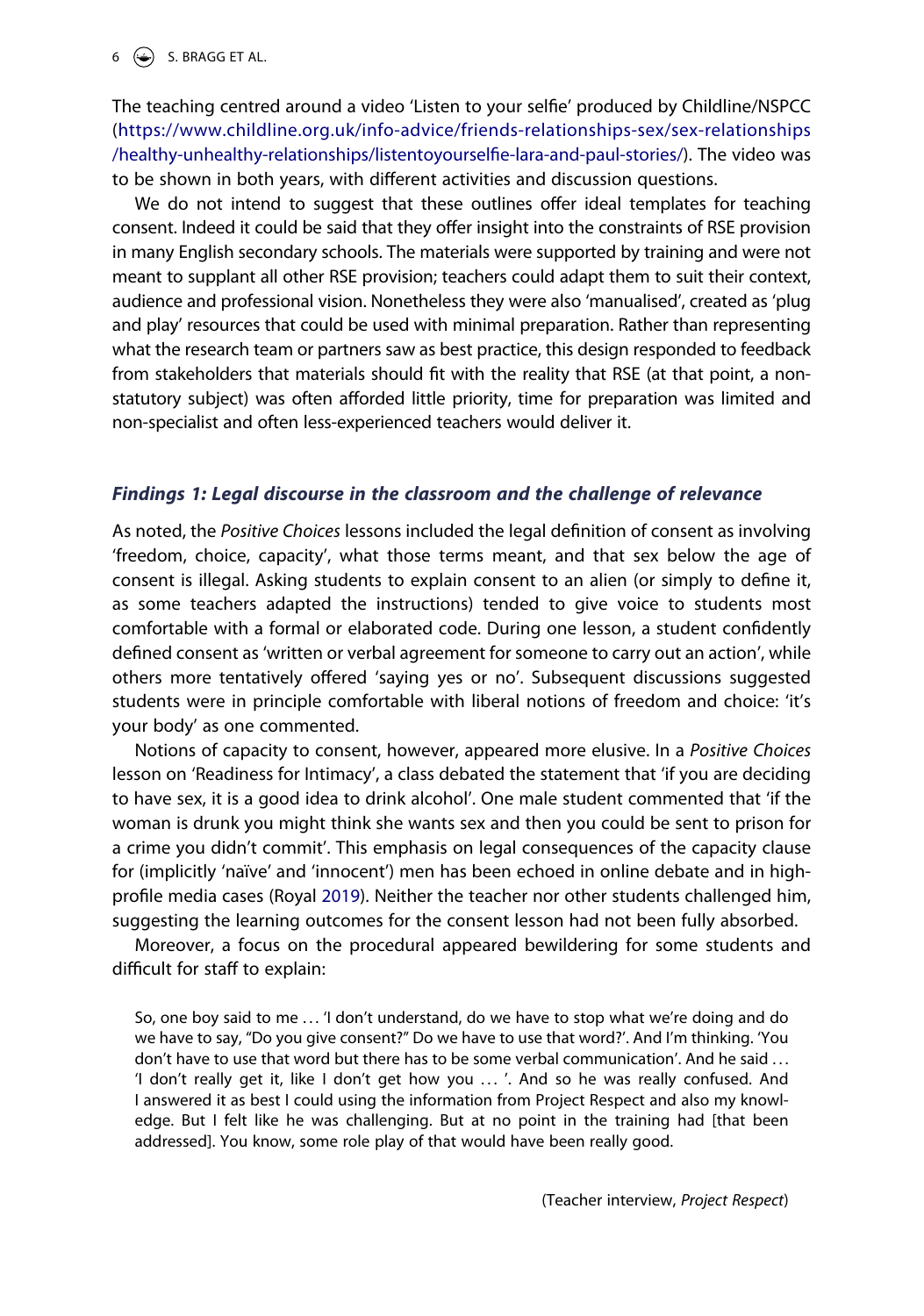An approach that constructs sex as a series of discrete acts for which a 'doer' must elicit verbal consent from another may be implausibly remote from common understandings and experiences of mutual sexual interactions. Such an overly simplistic and legalistic approach that students find baffling and unrelatable might have the unintended consequence of hindering rather than supporting consensual practices.

# *Findings 2: Embodying consent: how active learning may promote understanding of consent*

One exercise in the *Positive Choices* lesson – 'Parallel lines and personal boundaries' – was taken from freely available materials provided by the Personal, Social, Health and Economic Education Association. It involved students lining up opposite each other in pairs. One student was instructed to take small steps towards the other, at each point seeking consent to do so ('may I take another step?'), using verbal and visual cues to stop when the partner felt uncomfortable with their proximity.

In several schools, the exercise proved unworkable; the difficulty of rearranging furniture in small crowded rooms, with up to 30 students, was too big a barrier for such active learning. Consequently, some teachers reported calling a few students to the front of the room to demonstrate it to others and others omitting it altogether. This indicates how far school architecture and class sizes embed notions of students as largely passive and immobile.

A teacher interviewed in one school was dismissive of the exercise: 'They know each other well, they're comfortable with getting close to each other, so it doesn't really help'. However, staff in another school argued that the exercise was particularly enlightening, offering an embodied representation of individuals' different comfort lines and boundaries: '[Students] thought everyone would have the same stopping point, but, when they looked down the line, they could see that they didn't'. As others have proposed, promoting learning through embodied practices may provide a powerful way of knowing (Renold [2018\)](#page-14-13). In this school, the lesson on consent was seen as having had a significant impact. According to all staff interviewed, it changed notions of what was acceptable: girls began to question previously normalised behaviour in the school and several reported sexual harassment to staff.

<span id="page-6-0"></span>In another school, we observed a teacher struggling to convey the key point about seeking consent, instead asking students to 'stop when your partner tells you to'. He repeated the task several times with slightly different instructions, including one to the student advancing to 'stop when YOU want to', adding rather anxiously 'but don't touch them!' and finally re-allocating students so they were not in friendship pairs. As a result, amidst much laughter, students ran rapidly towards their partner, except in the final case where one girl was made to remain at the start line by her male partner. We interpret this as showing firstly that the notion that consent is the responsibility of the person *giving* it is deeply entrenched and hard to dislodge. This was also confirmed by interviews in all schools, where both teachers and students repeatedly used linguistic constructions related to 'giving' rather than receiving consent: even where students claimed that the lessons had helped them understand their rights, these were more often described as rights to 'say no' rather than their right to be asked and heard. Secondly, the final version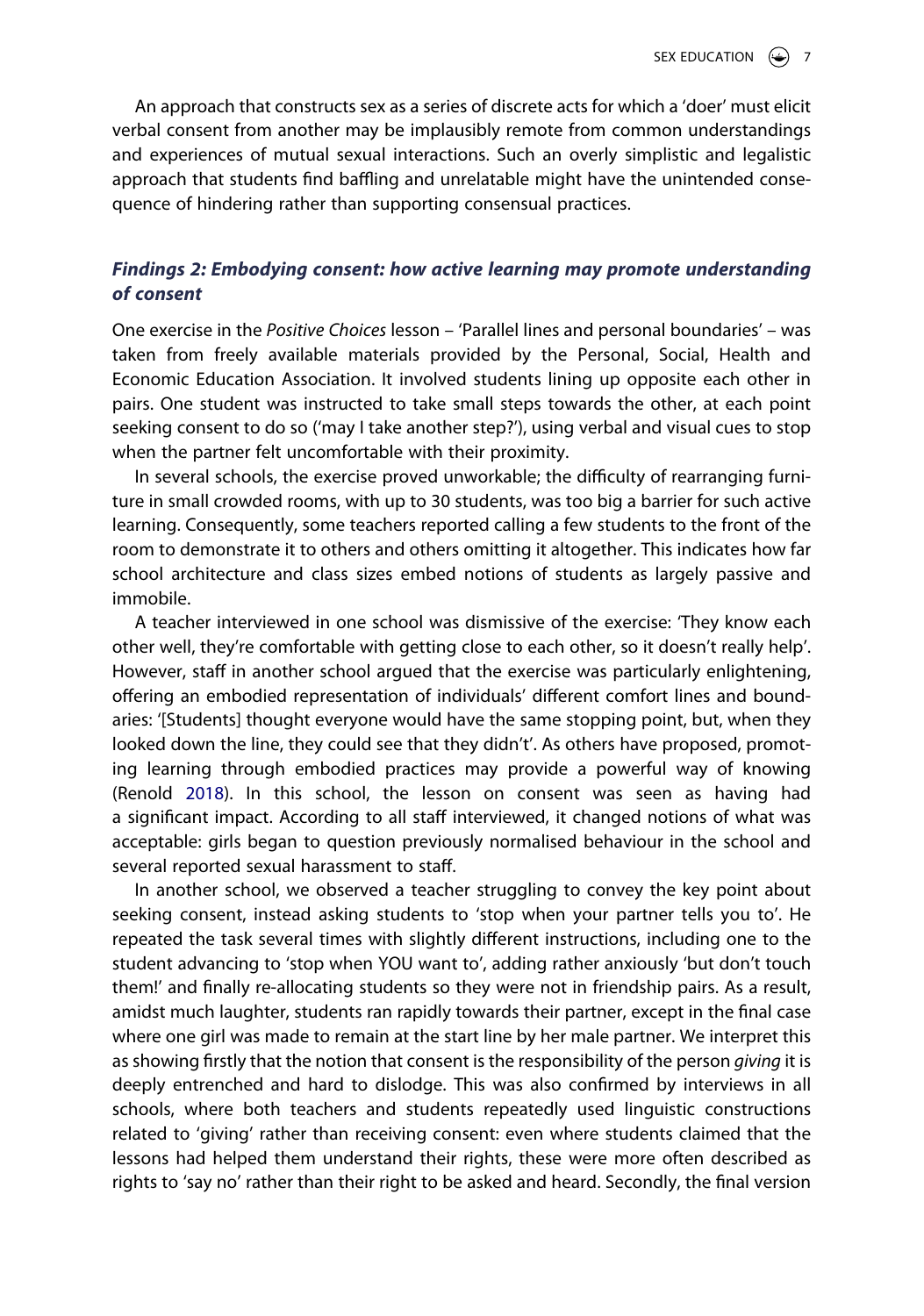of the exercise might have provided an opportunity to discuss how failing to gain consent might be a humiliating experience that nonetheless needs to be managed. However, the classroom may not be an easy context in which to share such issues, especially when drawing attention to what might be seen as a stigmatising and personal rejection. A point to which we return below is that lessons in both interventions aimed to stimulate collective discussion and critical reflection in order to shift social norms. Yet many teachers found such open pedagogy difficult to manage and requested more lesson content instead.

In one researcher-observed lesson that strongly delivered the message of seeking consent, the woman teacher supplemented the line exercise with a recommended Bishuk resource on non-verbal and coded communication. Her rationale was that students might not otherwise be clear about how consent might be given or withheld. The images from the resource gave students the opportunity to see how such approaches fit with people's typical communication patterns and are well understood (c.f. Beres [2010](#page-13-5)). Students commented that the lesson had been informative: 'I had thought one thing just led to another' offered one girl, implying that it may have disrupted a discourse of romance or passion (in which one gets 'carried away' and consent is assumed rather than sought).

#### *Findings 3: Screening consent and the 'missing discourse' of media studies*

Most of the *Positive Choices* schools did use the suggested video from Rise Above, which compares sexual consent to borrowing a mobile phone, to raise issues such as accepting a refusal and seeking ongoing consent for repeated or different uses of a phone. Universally, however, schools showed students the 'cup of tea' video in place of or as well. This video derives from a 2014 post by blogger Rock-Star-Dinosaur-Pirate-Princess <https://www.youtube.com/watch?v=pZwvrxVavnQ>. Through stick-figure cartoons and a male voiceover, the video reinforces a message that consent is 'as simple as tea', repeating lines like 'don't force someone to drink tea ... especially if they are unconscious'. Teachers stated that they preferred its simplicity and single voice to the multiple contributors in Rise Above, and that students liked its humour; many students we interviewed agreed, describing it as one of the most memorable aspects of the lessons and on 'their level'.

The cup of tea video has the virtue of focusing entirely on the person offering the tea (inviting sex), conveying that an issue involving less personal investment (offering tea rather than seeking sex) makes it easier to identify ethical boundaries and the inappropriateness of pressure. However, this simplification has also drawn criticism. Brady and Lowe ([2020](#page-13-11)) argue that it does not engage with cultural factors that may make declining tea difficult and that the comparison risks obscuring the different gendered norms to which sex and tea are subject.

<span id="page-7-0"></span>In principle, the video might be used to address these points and encourage more nuanced arguments, exploring where it is inappropriate or uncomfortable to refuse tea, or where it is assumed that everyone drinks tea or that everyone likes it a certain way. However, our perception was that the video was commonly simply screened in lessons without much discussion. In one of the *Positive Choices* control schools, students even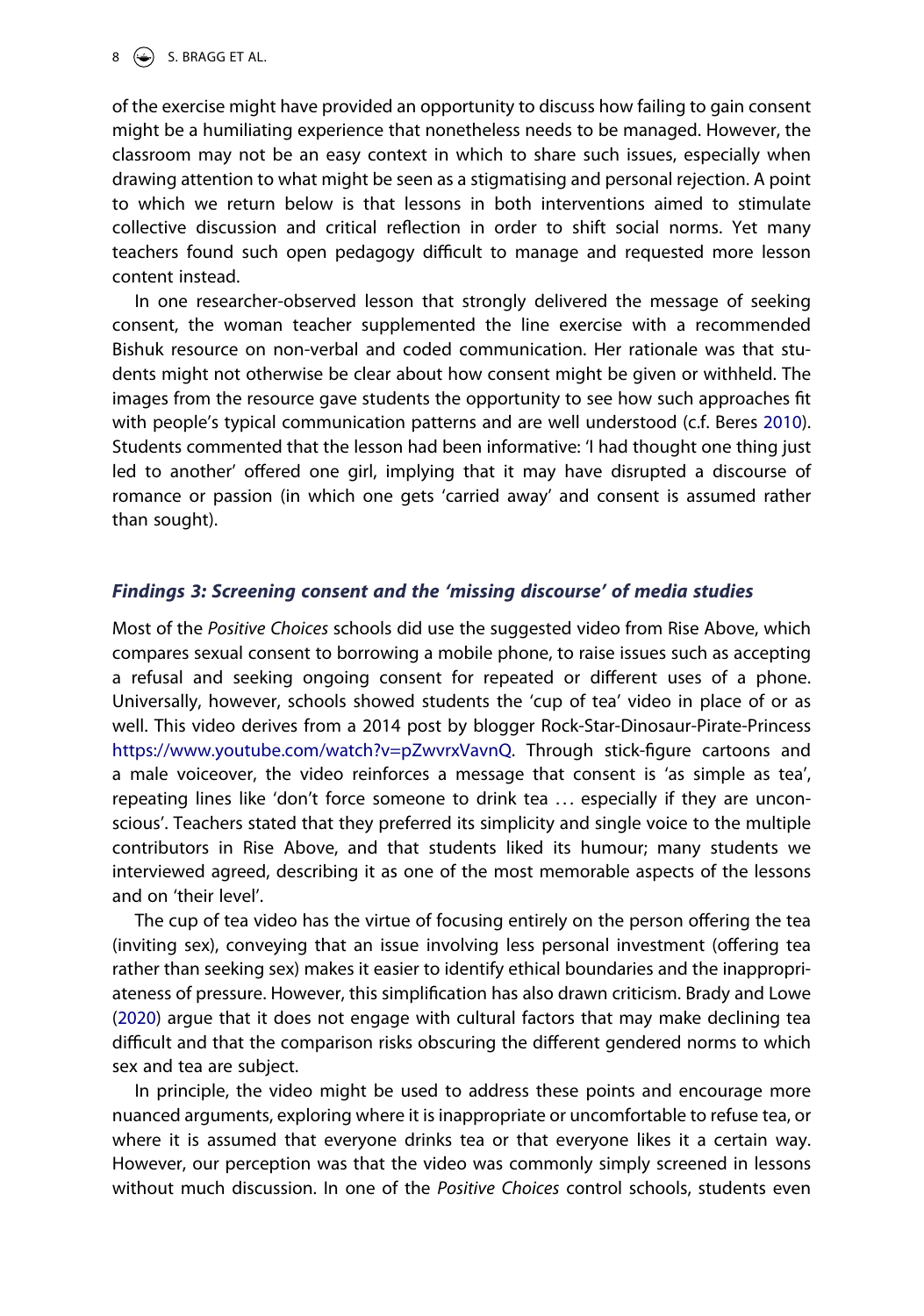claimed to have been shown it twice every year, evoking age-old complaints about school sex education's repetitiveness, overused resources and lack of coordination.

Concern about the use of AV resources was much more acute in relation to the film included as part of the *Project Respect* intervention. It showed a young girl, Lara, having a tame night in with friends. An older man she knows, Dan, arrives with his friends and alcohol, makes moves on Lara in the kitchen which she resists then tries to lead her upstairs. At this point family photos on the stairs and selfies on her phone come to life and ask Lara if this is what she really wants to do, ending with the line 'Not sure what to do? #ListenToYourSelfie. And if you're still not sure, talk to us [Childline]'.

Generally, students and other young people who were consulted in developing the materials responded positively to the video, which had high production values. Experts in supporting victims of sexual abuse and some teachers, by contrast, were gravely concerned that it could be triggering and too 'hard-hitting'. The former also objected to the focus on Lara's responsibility to react, which was implicit in the video and in the initial classroom discussion guides, rather than on Dan's behaviour. This perpetuated the message that girls must learn how to control men's behaviour and keep themselves safe.

<span id="page-8-0"></span>Some teachers stated that they had used contemporary portrayals of issues of consent in popular media to enrich discussions. It has long been argued that popular cultural forms, such as soap operas and magazines, can support RSE in the classroom (Bragg [2006](#page-13-12)). However, our impression was that, again, teachers treated such texts as transparent: that is, students were invited to 'see through' them to the issues they raised. There might be fruitful dialogue in this respect between RSE and media educators. Media studies practices encourage a close reading of the 'languages' and meanings of texts, asking critical questions about their production (who made this? how did it reach our screens?), audience (who is the target and how do you know?), representation (how is this depicted? where is the camera? how does it position us? what world-views or ideologies might it support? how else could it be interpreted?) (Buckingham [2019](#page-13-13)). Such approaches might have addressed concerns about the inadequacies of supplied resources, provided important contextual information, and enabled students to develop critical perspectives that could also have informed their own campaign materials.

#### <span id="page-8-1"></span>*Findings 4: Disciplinary responses to 'problematic' students*

The teacher tells me about the consent lesson, saying he told students that even if you meet a woman in a bar, have drinks together, she comes back to your hotel, takes her clothes off and lies down on the bed next to you ... you do not have the right to have sex with her without consent. He relates that a male student responded that in such a case 'I'd give her a slap!'. The teacher says there were intakes of breath from other students and that he gave the student an hour's detention – 'I had to, it was unacceptable . . . '.

Observation notes, Positive Choices Intervention School 1

<span id="page-8-2"></span>Teachers faced with students' challenging, sexist or homophobic statements, as above, often activate disciplinary procedures. However as Quinlivan [\(2018\)](#page-14-10) argues, these embed problematic assumptions: for instance, that it is only certain individuals whose thoughts, attitudes or actions are unacceptable, and that certain forms of speech in the classroom are 'injurious' (Butler [1997\)](#page-13-14), or damaging even to be voiced. Punitive responses may even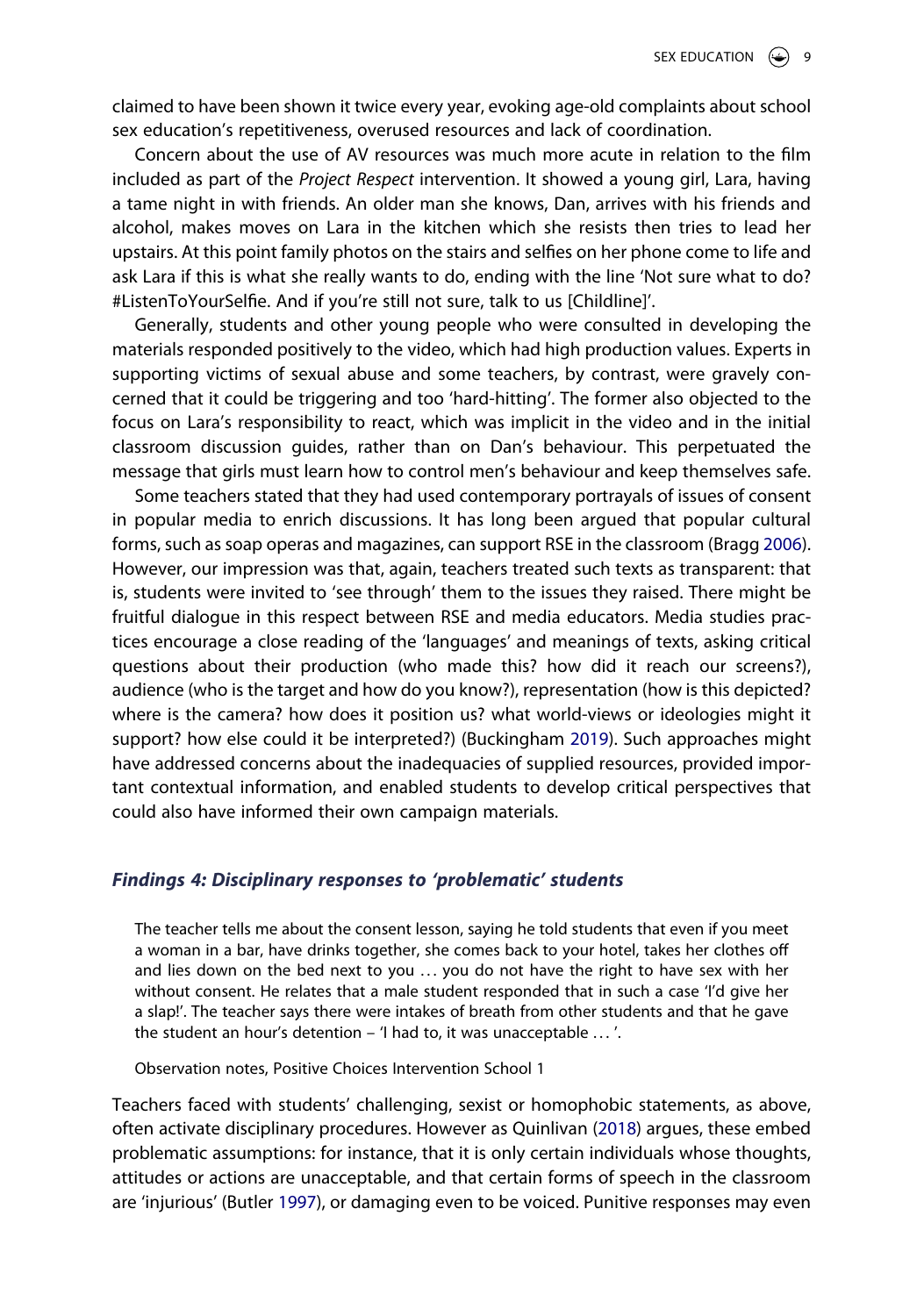10  $\left(\frac{1}{2}\right)$  S. BRAGG ET AL.

make it harder to address how an individual student's response is symptomatic of and embedded within wider norms that deserve critical exploration. Issuing detentions makes the RSE space more like others in school, when it might be RSE's difference that students and staff value about it (Quinlivan [2018](#page-14-10)). Insofar as reducing rates of non-consensual sexual experiences requires reducing the number of people who are pressuring others, approaches should speak clearly to students who are or might in the future be pressuring their partners (not exclusively but primarily boys); exclusion or detention is unlikely to be effective in terms of this ultimate aim.

<span id="page-9-1"></span>With hindsight, it is perhaps easy to identify that incident described above offered a 'teachable moment'. The teacher's objection would likely have received support from others in the class (as indicated by their gasps); expressed by peers rather than by a teacher, this might have been more powerful and potentially more enduring in shifting social norms and supporting forms of mutual accountability identified as key to dating and relationships violence prevention (Wekerle and Wolfe [1999](#page-14-14); Stanley et al. [2015](#page-14-15)). Nonetheless, we can appreciate the dilemmas here, which include the teacher's inexperience; how far a school's approaches to teaching and learning support inter-student dialogue; and when or whether 'zero-tolerance' school policies around gendered and homophobic bullying, however well-intentioned, might legitimately be suspended in RSE classrooms.

A further example of a punitive response involved the school where teaching about consent increased rates of girls' disclosure of harassment. The school reportedly dealt with this in a gender-polarised way. Boys described in resentful terms a boys-only assembly in which they were 'shouted at', as if all were equally responsible for such undesirable/illegal behaviour, and threatened with potential legal consequences. Tensions were re-played in our focus group, with some boys complaining that there had not been a problem before, blaming the disclosures rather than the original harassment and refusing to recognise the problem, with girls responding 'so you want us to keep quiet then?'. It was unclear whether these events had any effect on the wider school, since only year 9 were included in the lessons and the subsequent fall-out and none of the whole-school components were implemented in the school. Again, there seemed little space for critical thinking and collective reflection to generate equitable, solidaristic, and community-focused solutions instead (perhaps by redrafting school policies and procedures that had previously failed to identify and challenge such behaviours, or by exploring how boys too are constrained and harmed by cultures of harassment and homophobia (Pascoe [2011\)](#page-14-16)).

# <span id="page-9-0"></span>*Findings 5: Ambiguities and dilemmas of gendered power dynamics in relation to consent*

Much research has argued that a gendered approach is necessary to address power relations in consent. The example above shows the damage that a binary approach to sexual harassment may create, and we have also already noted the difficulty of moving beyond a focus on girls' responsibility to resist sexual pressure (in the *Project Respect*  materials) and tropes of unjustly accused men. In two other observations, we noted that when female students raised men's violence to women, their (male) teachers responded by stating that women too could be perpetrators (both citing a then-recent BBC documentary 'Abused By My Girlfriend'). The most generous reading of this is that discourses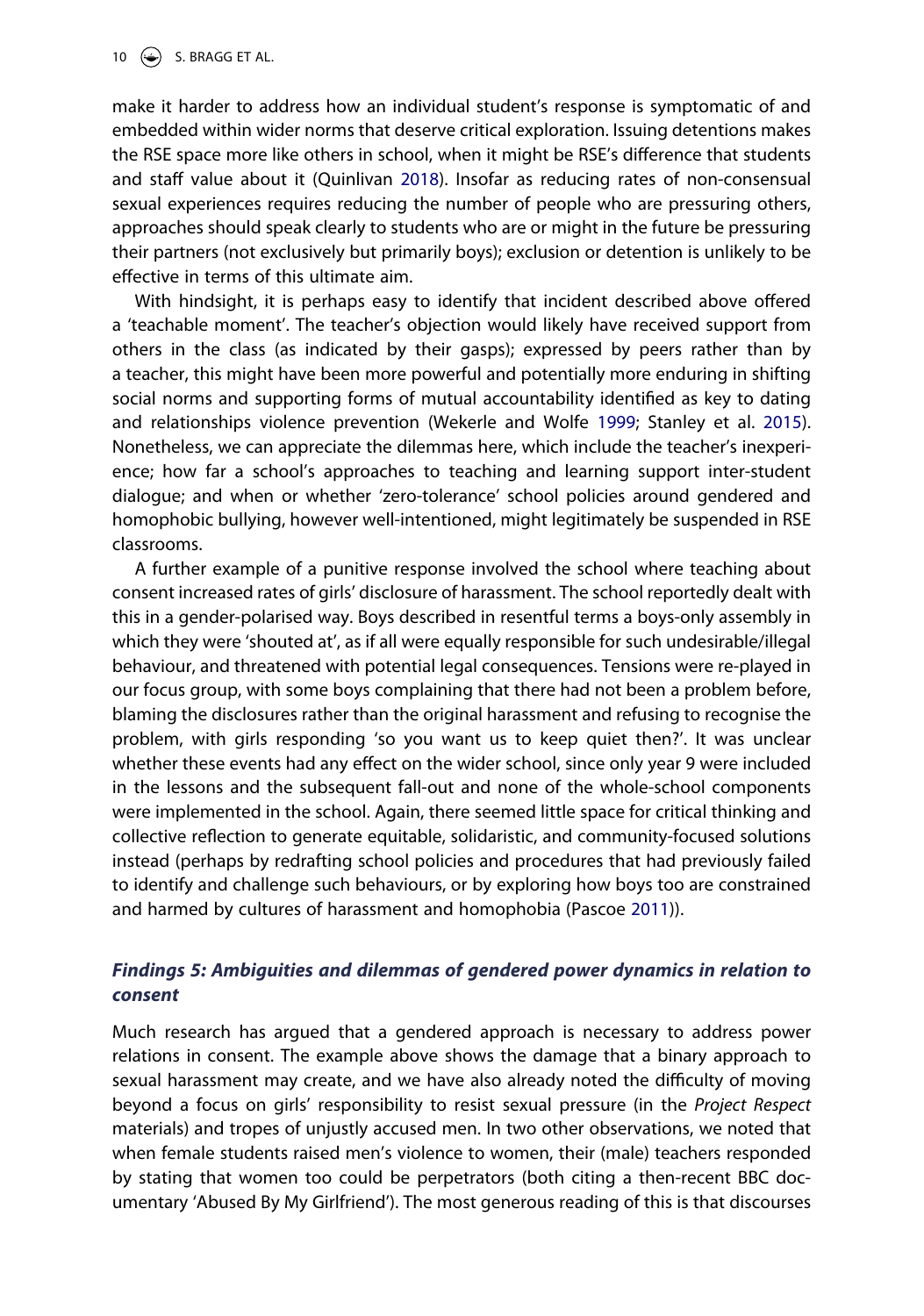of equality (rather than equity) to which many schools subscribe inadvertently legitimate the creation of such false equivalences. Furthermore, teachers may not be trained or even willing to address gendered power dynamics. Finally, the complexities of sexual cultures are not easy to address in classrooms, as we noted in the case of a highly experienced and committed teacher who counselled students on how to avoid having their drinks spiked at the same time as asserting the need for an 'enthusiastic yes' to sex. Both pieces of advice were sound, but in juxtaposition gestured to the existence of those who refuse the culture of consent that her students were invited to inhabit, and downplayed the gender relations involved.

#### *Findings 6: The significance of context to teaching consent*

In the schools involved in this research (which we suggest are representative of many others), there was a notable pattern of assigning teachers and in some cases even nonteaching staff to deliver RSE, simply because no one else was available. Some schools did not timetable PSHE as a subject and instead delivered it in shorter tutor group times or one-off 'drop-down' days. Teachers described a lack of confidence, willingness or training to teach; many were newly qualified and already under observation; some women mentioned the challenges of teaching about consent and healthy relationships when they themselves had experienced sexual violence. Some literature on implementing dating and relationships violence interventions (Cascardi and Avery-Leaf [2014\)](#page-13-15) recommends that teacher training includes reflection on teachers' own relationships, communication and emotion-management skills, but this underestimates both the vulnerability to which it exposes teachers and the probable high turnover of staff delivering such work.

<span id="page-10-0"></span>To convey the significance of school context and ethos to successful RSE implementation, we will describe a school that stood out as different. It was a school of over 1800 students described by staff as 'happy'. The senior leadership prioritised pastoral aspects of the school's mission, evidenced by an on-site counselling service, a distinct PSHE department and timetabled PSHE lessons for students, with attention also to staff wellbeing and community. The long-standing head of PSHE described being trusted to 'get on with the job' by the principal; she oversaw its spiral curriculum and resources, in dialogue with others (e.g. local services; a trans student on transgender issues). Staff opted to teach PSHE and were generally experienced and committed; they used 'correct' (medical) terminology from year 7 and a common set of ground-rules to make lessons safe; anonymous question boxes enabled awareness of students' concerns. Staff described their PSHE role as a privilege, commenting that 'PSHE here is respected', 'kids realise it's a space to ask questions', that 'it's needs-led'. Students interviewed valued PSHE as 'about life' and less pressured than academic subjects. They stated that they liked hearing 'everyone's' and 'different' opinions, that peer relationships were positive enough for students to feel comfortable discussing and sharing issues in class: 'we all get on well', 'it's not awkward, it's mainly just like a fun, comfortable place to just talk about stuff'. The school had an active LGBTQ society, some of whose members volunteered on the School Health Promotion Council. Whilst one of these complained about the 'heteronormativity' of the *Positive Choices* lessons, we were nonetheless impressed at her confidence that the school was a sufficiently safe space to discuss LGBTQ issues.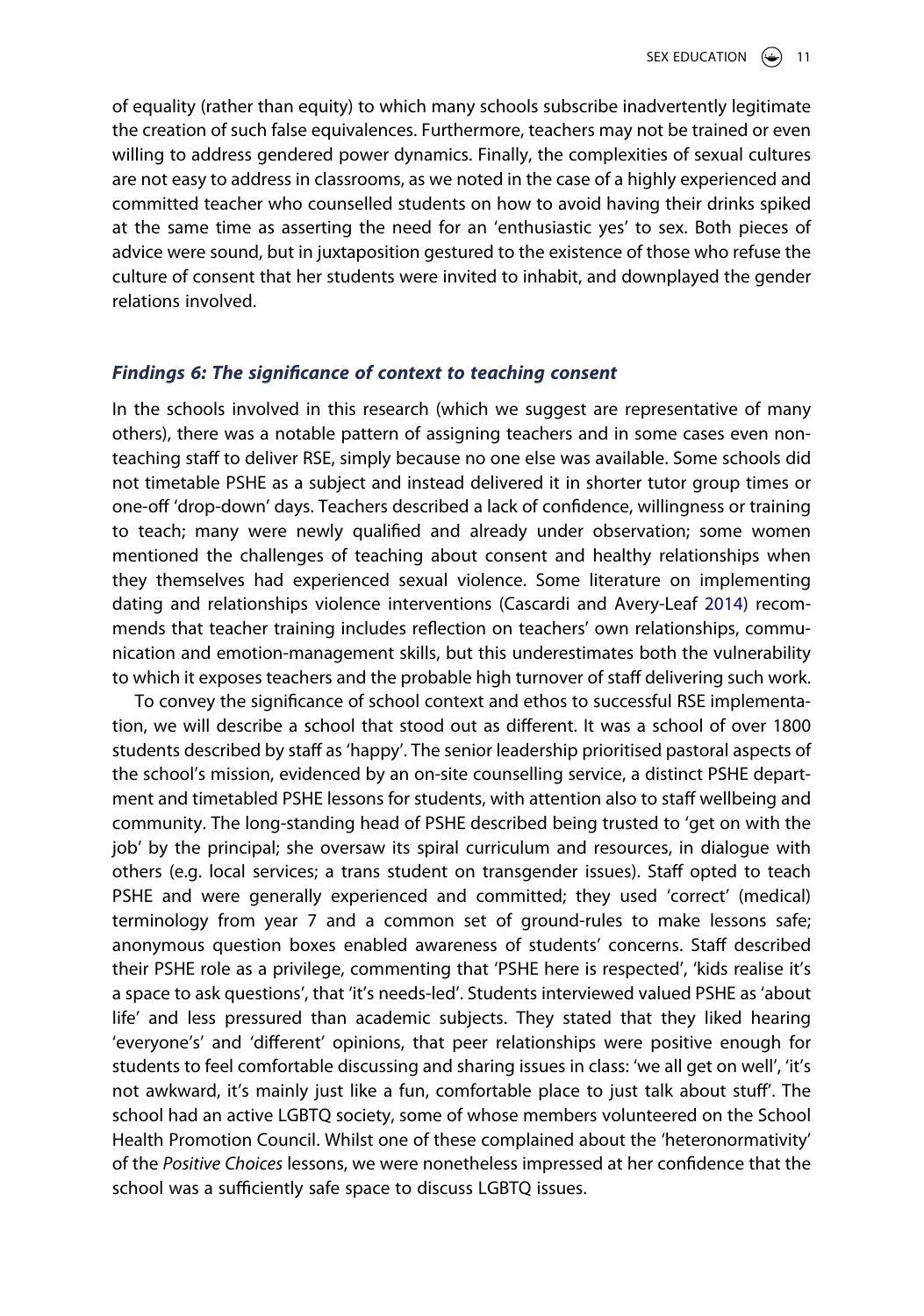<span id="page-11-3"></span><span id="page-11-1"></span>This example may shed light on many factors that contribute not only to successful RSE but also to appropriate teaching for and about consent. These extend from leadership, championing and prestige of the subject and stable, trained staffing, to more intangible questions about consideration of staff and student well-being and convivial relations between and among staff and students (Bragg and Manchester [2017;](#page-13-16) Markham and Aveyard [2003](#page-14-17)). More specifically, the school ethos itself modelled consent in its processes and decisions about RSE delivery. Without this broader culture, it is hard to see how individual lessons on consent can have the impact they intend. Nonetheless, we may need to acknowledge the inherent limitations and ironies of teaching consent in a fundamentally non-consensual institution, attendance at which is compulsory.

## **Discussion: horizons of possibility in teaching consent**

This paper has explored the place of consent in classroom materials developed for *Positive Choices* and *Project Respect*, how consent featured in classroom teaching and discussion, and student and staff responses to this. We have charted some difficulties and dilemmas, not to criticise the materials or the teachers involved, but to illuminate challenges that might be encountered (Beres [2020\)](#page-13-17).

<span id="page-11-0"></span>Our analysis has explored how legal definitions were of limited utility, while being simpler to teach and focus on. We observed that teachers often struggled to convey the key message of seeking consent and, even where they acknowledged the need for 'affirmative' consent, seemed uncomfortable in addressing inequities and the complex or gendered power dynamics of sexual relations. Not all teachers had the skills to facilitate potentially sensitive classroom discussions or to use media texts creatively, and the physical set up of classrooms often inhibited active, embodied learning about consent. Conventional teacher-student relationships and policies sometimes made reaching for disciplinary and punitive responses easier than collective dialogue.

But we also recognise that teaching consent requires a lot from teachers: to engage students in open-ended learning with few 'right answers', that may even evoke their own experiences of non-consensual sex, often where they themselves are under surveillance and insecure about their practice or where consent is not modelled in school processes – and all this without good quality initial teacher education about RSE and continuing educational support. There may indeed be a case for entrusting education about consent to specialist organisations or educators with the skills and commitment to deliver it (Pound et al. [2017](#page-14-18)).

<span id="page-11-4"></span><span id="page-11-2"></span>Nonetheless, given that RSE is about to become statutory in England, another direction might be to rethink and reframe our analyses of the school as an institution, which is often subject to over-generalised demands and claims about its functions. Pykett et al have argued, following Hunter (Pykett et al. [2010;](#page-14-19) Hunter [1996\)](#page-14-20), that identifying the school as an historically contingent and uneven assemblage – a 'pastoral bureaucracy' – may be more generative analytically. It would sensitise us to the different elements contributing to the diversity of practice we describe here. For instance, what we depicted as the 'consensual' school emerged from specific histories of inclusion, 'progressive' teaching, community-embeddedness, and the relations of key ethical actors (such as the principal and department head). The more problematic processes of imposed and top-down pedagogies we identified also bore traces of (distinctly English, but also global) education policy trajectories.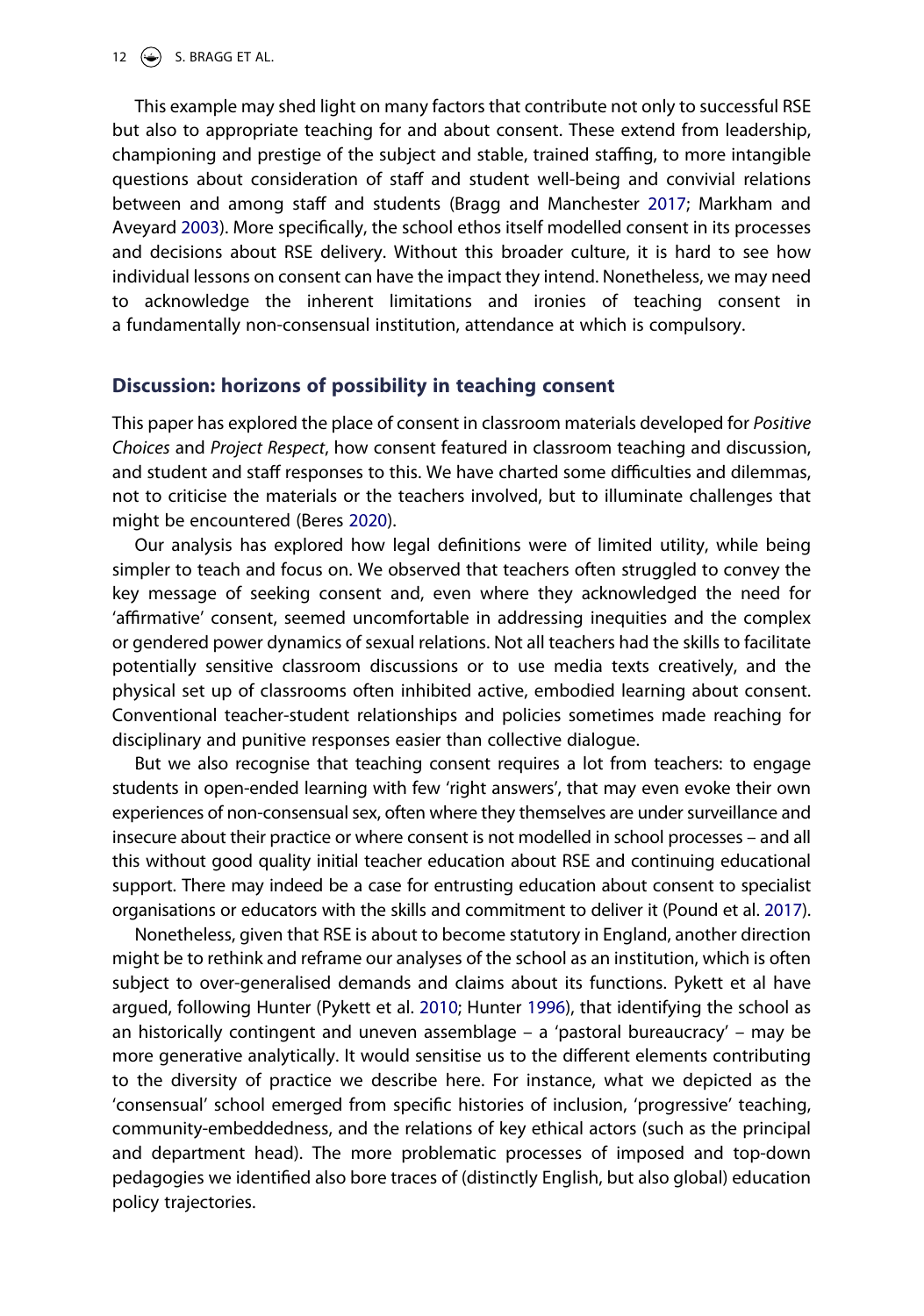Such a perspective may help us appreciate the marginal gains that are nonetheless possible in some contexts. The lessons can be seen to have started a conversation about consent (including what counts as affirmative consent, the role of non-verbal communication, the significance of seeking consent, how substance use might make consent more complicated, 'disrupting' notions of passionate abandon) that in some circumstances and to some extent provided alternative positionings for young people beyond an activemasculine, passive-feminine binary. This was valued by young people and, in at least one school, girls appear to have seized the invitation that the lessons offered to challenge harassing behaviour and assert their rights. If the conversations were incomplete, the problem lies partly outside the school: in established cultural views of consent as resting with the giver, discourses of male initiative-taking, entitlement or victimisation, etc. Even within the school, what is possible within an RSE lesson exists in complex tension with wider school processes, particularly school policies on pedagogy and behaviour.

Our research suggests the value of experience-near approaches which focus on plausible examples from teenagers' lives rather than implausible scenarios or distant hypotheticals. RSE teaching might best address young people's experiences and interests by focusing on the current and future realities of people's lives. These will include gendered experiences of school cultures and (wanted and unwanted) touching that happens on a daily basis in school, without assuming that this affects only one gender or only students. We have suggested that there could be a dialogue between media and sex educators to develop critical viewing skills. Meanwhile, there exist materials that address consent in subtle and complex ways, such as Justin Hancock and Meg-John Barker's handshake-based analogies [https://bishtraining.com/](https://bishtraining.com/three-handshakes-an-activity-for-learning-how-consent-feels/or)  [three-handshakes-an-activity-for-learning-how-consent-feels/or](https://bishtraining.com/three-handshakes-an-activity-for-learning-how-consent-feels/or) Elsie Whittington's 'continuum' of consent (Whittington and Thomson [2018](#page-14-0)). We need more such materials that emphasise the gendered aspects of consent and address ambivalence, without promulgating fantasies of perfectly rational agents, or relinquishing teachers' and students' occasional need for clarity and simplicity. Schools may require more support to access and understand how to use such resources. Education on consent needs to engage with the difficulty of the concept or else it will do little to enable young people. However, young people themselves are capable of engaging in these debates; there is already sufficient diversity even among groups of peers to shift norms in more pro-social and accountable directions. Here, it is worth noting that both *Positive Choices* and *Project Respect* encouraged student-led campaigns, some of which attempted to raise questions of consent and intimacy ethics. Finally, teaching about consent requires a strong sense of justice, rights and equity; skills, commitment and confidence; a supportive structure in terms of time, space, school culture; and attention to the broader social norms that do not support consent or stop those intent on sexual violence.

Project Respect was approved by London School of Hygiene and Tropical Medicine (LSHTM) ethics committee on 25 Jan 2017, Ref 11986; Positive Choices was approved on 21st March 2017. Ref 11927

### **Disclosure statement**

Project Respect was approved by London School of Hygiene and Tropical Medicine (LSHTM) ethics committee on 25 Jan 2017, Ref 11986; Positive Choices was approved on 21st March 2017. Ref 11927.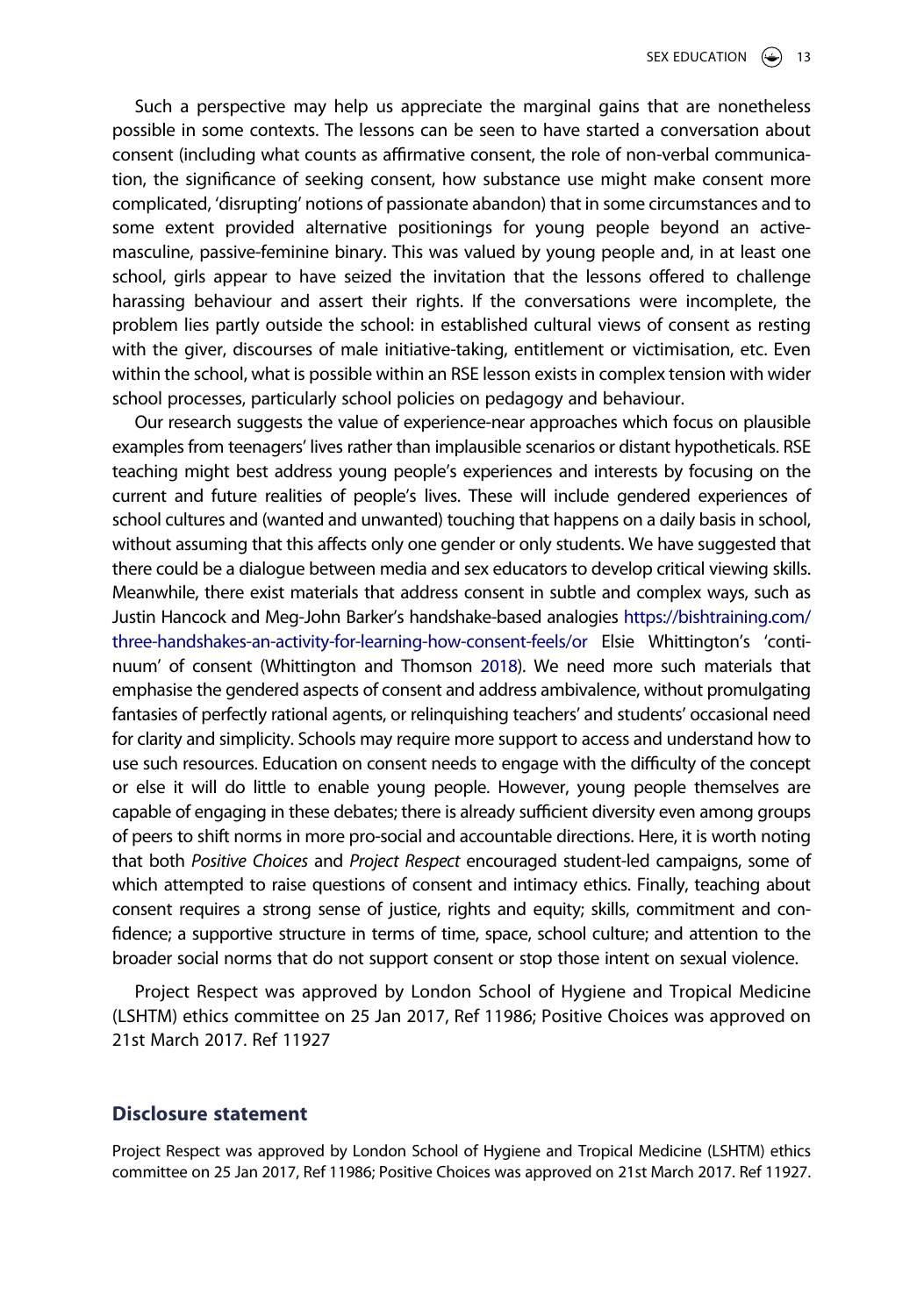14  $\circledcirc$  S. BRAGG ET AL.

#### **Funding**

Funding for this trial was provided by the UK National Institute for Health Research Public Health Research programme [14/184/02 and 15/03/09]. The views expressed in this paper are those of the authors and not necessarily those of the NHS, the NIHR, MRC, CCF, NETSCC or the Public Health Research programme or the Department of Health. The funding source had no role in the design of this study and will not have any role during its execution, analysis, the interpretation of the data, or decision to submit results.

#### **ORCID**

Sara Bragg http://orcid.org/0000-0002-0377-5843 Rebecca Meiksin http://orcid.org/0000-0002-5096-8576

### **References**

<span id="page-13-6"></span>Albury, K., and K. Crawford. [2012](#page-1-0). "Sexting, Consent and Young People's Ethics: Beyond Megan's Story." *Continuum* 26 (3): 463–473.

- <span id="page-13-10"></span>Allen, L., and M. L. Rasmussen. [2017](#page-3-0). *The Palgrave Handbook of Sexuality Education*. Basingstoke: Palgrave Macmillan.
- <span id="page-13-9"></span>Anderson, K. L. [2009](#page-1-1). "Gendering Coercive Control." *Violence against Women* 15 (12): 1444–1457.
- <span id="page-13-5"></span>Beres, M. A. [2010](#page-1-2). "Sexual Miscommunication? Untangling Assumptions about Sexual Communication between Casual Sex Partners." *Culture, Health & Sexuality* 12 (1): 1–14..
- <span id="page-13-4"></span>Beres, M. A. [2014](#page-1-3). "Rethinking the Concept of Consent for Anti-sexual Violence Activism and Education." *Feminism & Psychology* 24 (3): 373–389.
- <span id="page-13-17"></span>Beres, M. A. [2020](#page-11-0). "Perspectives of Rape-prevention Educators on the Role of Consent in Sexual Violence Prevention." *Sex Education* 20 (2): 227–238.
- <span id="page-13-11"></span>Brady, G., and P. Lowe. [2020](#page-7-0). "'Go On, Go On, Go On': Sexual Consent, Child Sexual Exploitation and Cups of Tea." *Children & Society* 34 (1): 78–92.
- <span id="page-13-12"></span>Bragg, S. [2006.](#page-8-0) "'Having a Real Debate': Using Media as a Resource in Sex Education." *Sex Education* 6 (4): 317–331.
- <span id="page-13-16"></span>Bragg, S., and H. Manchester. [2017](#page-11-1). "Considerate, Convivial and Capacious? Finding a Language to Capture Ethos in 'Creative' Schools." *Discourse: Studies in the Cultural Politics of Education* 38 (6): 864–887.
- <span id="page-13-13"></span>Buckingham, D. [2019](#page-8-1). *The Media Education Manifesto*. Cambridge: Polity Press.
- <span id="page-13-14"></span>Butler, J. [1997.](#page-8-2) *Excitable Speech: A Politics of the Performative*. London and New York: Routledge.
- <span id="page-13-15"></span>Cascardi, M., and S. Avery-Leaf. [2014](#page-10-0). "Case Study of a School-Based Universal Dating Violence Prevention Program." *SAGE Open* 4 (3): 2158244014551716.
- <span id="page-13-2"></span>Coy, M., L. Kelly, F. Vera-Gray, M. Garner, and A. Kanyeredzi. [2016.](#page-1-4) "From 'No Means No' to 'An Enthusiastic Yes': Changing the Discourse on Sexual Consent through Sex and Relationships Education." In *Global Perspectives and Key Debates in Sex and Relationships Education: Addressing Issues of Gender, Sexuality, Plurality and Power*, edited by V. Sundaram and H. Sauntson, 84–99. Basingstoke: Palgrave Pivot.
- <span id="page-13-3"></span>DfE. [2019](#page-1-5). *Relationships Education, Relationships and Sex Education (RSE) and Health Education: Statutory Guidance for Governing Bodies, Proprietors, Head Teachers, Principals, Senior Leadership Teams, Teachers*. London: Department for Education.
- <span id="page-13-8"></span>Fields, J. [2008](#page-1-6). *Risky Lessons Sex Education and Social Inequality, Rutgers Series in Childhood Studies*. New Brunswick, NJ: Rutgers University Press.
- <span id="page-13-1"></span>Fine, M. [1988.](#page-0-2) "Sexuality, Schooling and Adolescent Females: The Missing Discourse of Desire." *Harvard Educational Review* 58 (1): 29–53.
- <span id="page-13-7"></span>Fischel, J. J. [2016.](#page-1-0) *Sex and Harm in the Age of Consent*. Minneapolis: University of Minnesota Press.
- <span id="page-13-0"></span>Gilbert, J. [2018](#page-0-3). "Contesting Consent in Sex Education." *Sex Education* 18 (3): 268–279.